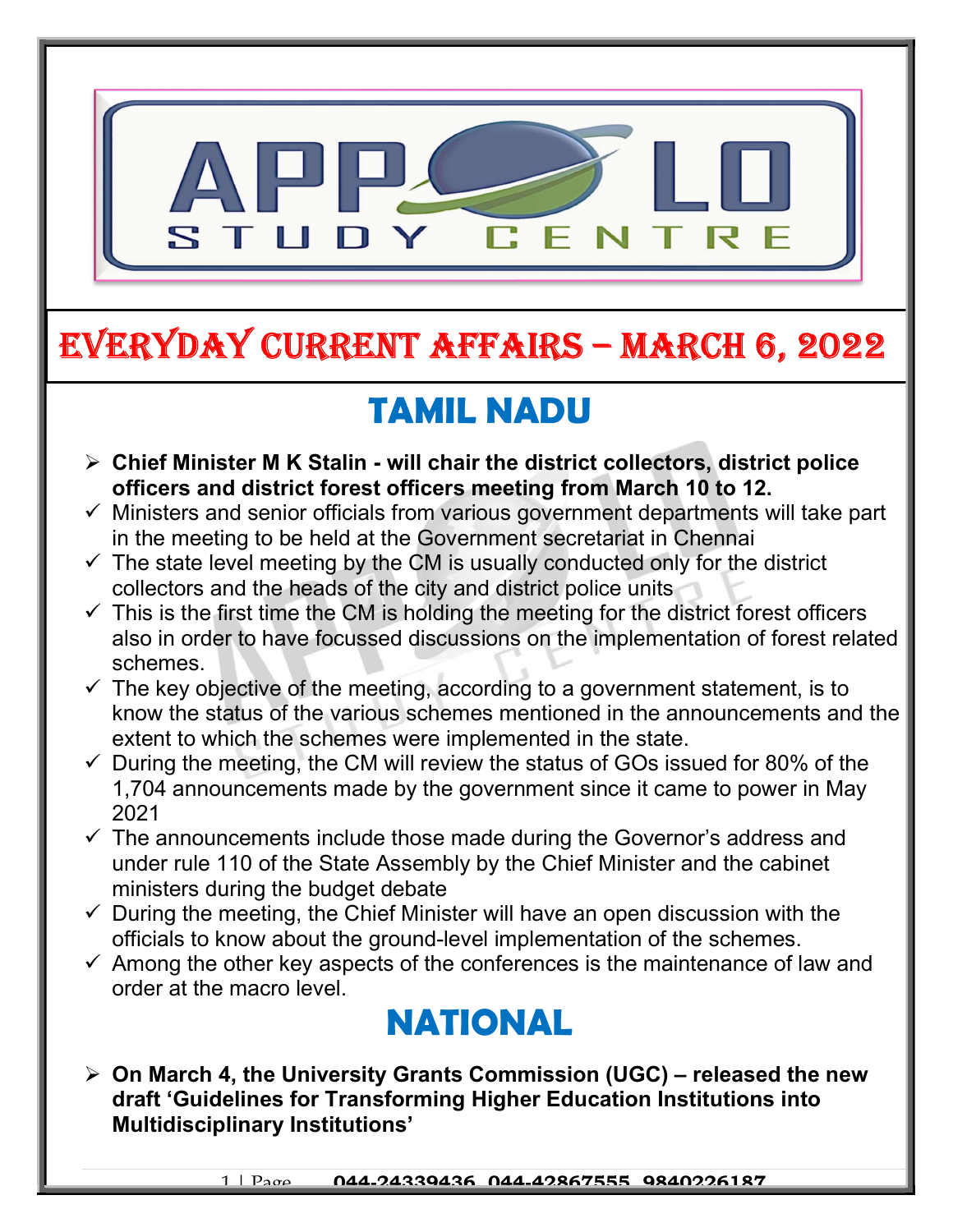- $\checkmark$  The Commission is seeking suggestions from different stakeholders for the next two weeks before its committee finalises the regulations by April-May 2022
- $\checkmark$  As per the draft guidelines, the centre plans to allow all its affiliated colleges to become 'degree-awarding multidisciplinary autonomous institutions' by 2035.
- $\checkmark$  Further, students would also be allowed to simultaneously pursue dual degrees from two institutions, earn 40% of credits from outside the parent university/college, and allow colleges to form clusters or even a larger university to offer multidisciplinary degrees.



- $\checkmark$  The policy also proposed institutional collaboration whereby an undergraduate student, upon completion of his/her degree course, need not have to take another entrance test but would get direct entry in a master's programme of a partner institution.
- $\checkmark$  The policy proposes a three-pronged strategy for the higher educational institutions
- $\checkmark$  The first strategy is to establish additional departments, which have not been the core areas thus far of existing higher educational institutes.
- $\checkmark$  The second proposal is to bring together smaller institutions working on focussed areas under one umbrella and convert them into larger universities, while retaining their autonomy with their own management.
- $\checkmark$  The third plan is to bring autonomous colleges as a cluster with their own board of directors and their own academic council, so that students from colleges within the cluster can access each other's courses and earn credit.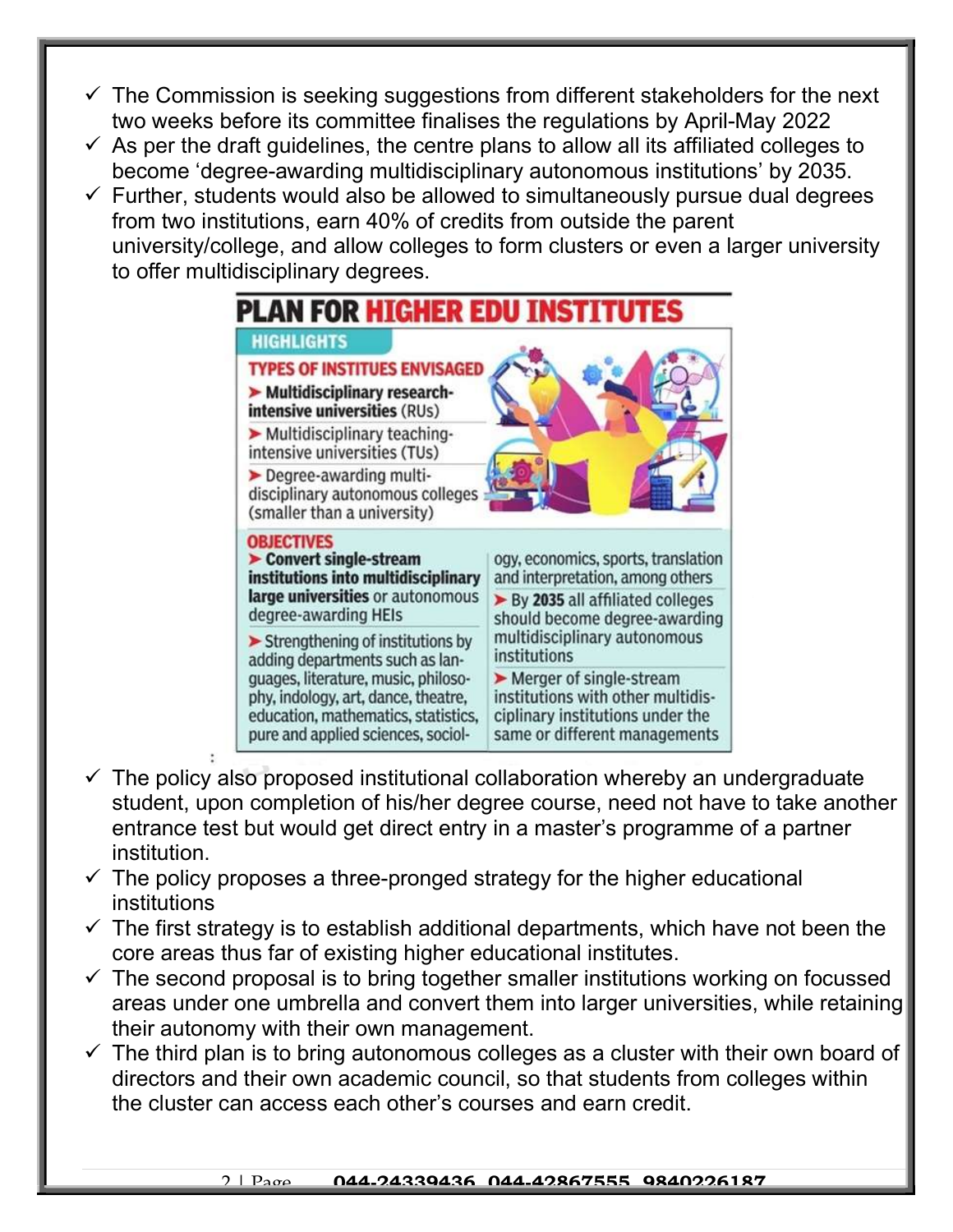- $\triangleright$  The road transport ministry has proposed a lower rate of third party (TP) premium for electric and hybrid electric vehicles for the next financial year
- $\checkmark$  In addition, the ministry has proposed marginal increase in the premium for all other categories of vehicles.
- $\checkmark$  The only exception is for the multi-axle trailers where the premium may increase by nearly 6%.
- $\checkmark$  After two years' moratorium due to Covid-19 pandemic, the revised TP insurance premium will come into effect from April 1.
- $\checkmark$  This is also for the first time that the road transport ministry will notify the TP rates in consultation with the insurance regulator IRDA.
- $\checkmark$  Earlier, this was done by the regulator itself.
- $\checkmark$  The ministry has invited suggestions and objections from all stakeholders by March 14 before notifying the final rates.
- $\checkmark$  The draft notification has proposed a 15% discount for all types of electric vehicles in its bid to incentivise the penetration of environment friendly vehicles.
- Electric private cars will attract a premium of ₹1,780 to ₹6,712 depending on their capacity.
- $\checkmark$  Similarly, it has proposed a 7.5% discount on TP for hybrid electric vehicles.

#### INTERNATIONAL

- $\triangleright$  On March 5, China announced an increase in its annual defence budget by 7.1% to \$230 billion from last year's \$209 billion, which is three times that of India's military spending.
- $\checkmark$  The Chinese government proposed the defence budget for the fiscal year 2022 at 1. 45 trillion yuan
- $\checkmark$  Last year, China's defence spending had for the first time crossed \$200 billion.
- $\checkmark$  In 2021, the defence budget grew by 6.8% to \$209 billion.
- $\checkmark$  China's defence budget is over three times that of India's defence budget of Rs 5. 25 lakh crore (about \$70 billion) for 2022.
- $\checkmark$  Besides the defence budget, China has a separate internal security budget that often surpasses the defence spending.
- $\checkmark$  China continues to be the largest standing army despite downsizing its troops to 2 million from the earlier 2. 3 million in 2017
- $\checkmark$  China is the second-biggest spender on defence after the United States, whose defence budget is over \$600 billion.
- $\checkmark$  Further, China cut its GDP target to 5.5% to focus on slower growth to stabilise its economic fundamentals this year
- $\checkmark$  This was announced by Chinese Premier Li Keqiant in his annual work report submitted to the opening session of the National People's Congress
- $\checkmark$  The lowering of the GDP target from 6% to 5.5% is against the backdrop of uncertain global recovery due to Covid-19 and the Ukraine turmoil as well as a slump in China's vast property sector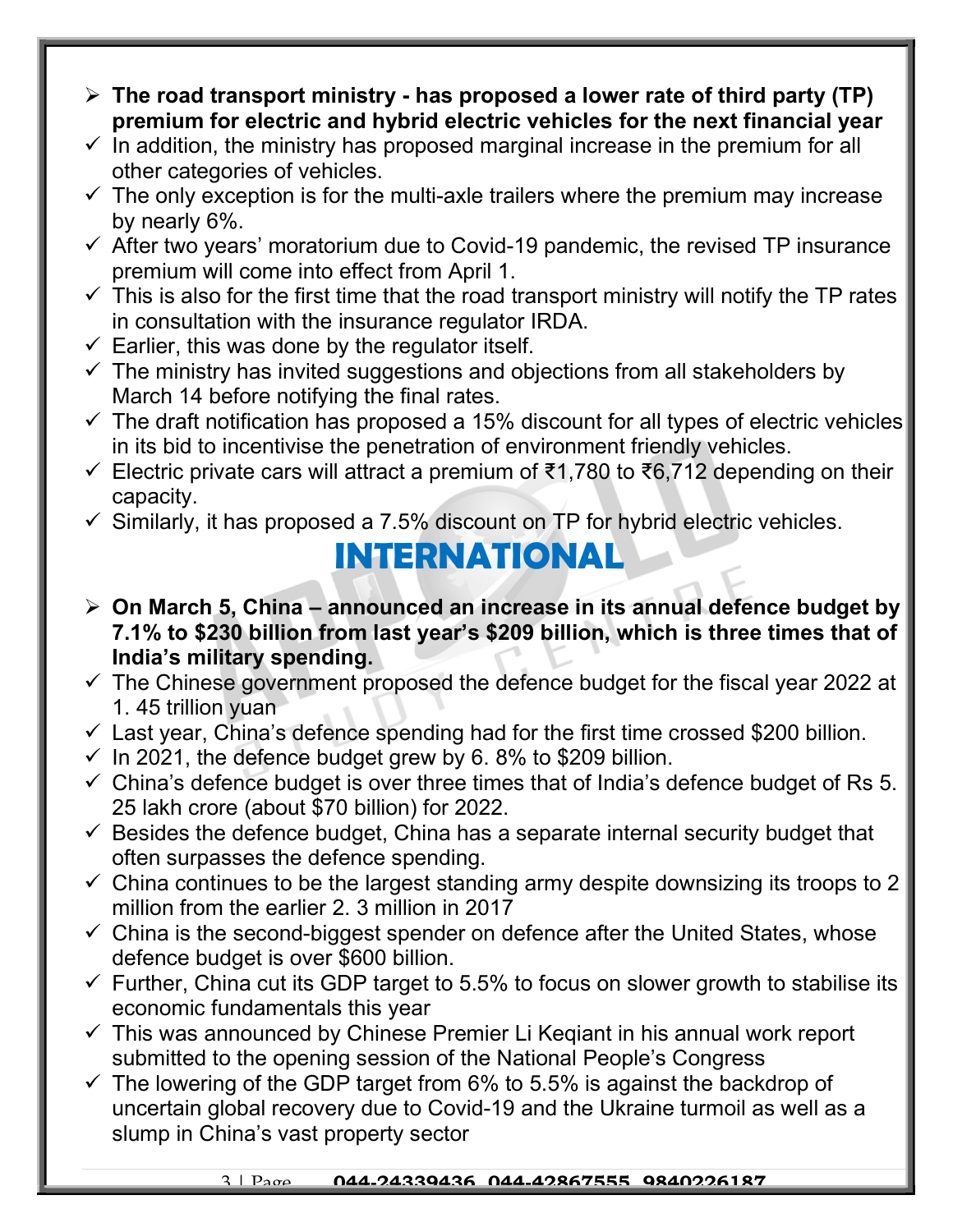## INDIA AND NEIGHBOURS

- India will send 50,000 tonnes of high quality wheat worth ₹125 crore to Afghanistan in batches of 2,000 tonnes each
- $\checkmark$  The government has already prepared a schedule to ship out 10,000 tonnes by March 20.
- $\checkmark$  The wheat sent to Afghanistan is from the Food Corporation of India's central pool
- $\checkmark$  The consignments "meet all parameters" and have been tested by reputed private labs
- $\checkmark$  India is providing wheat to Afghanistan at an "economic cost" of ₹24,996 per tonne.

### DEFENCE

 $\triangleright$  The naval variant of the BrahMos supersonic cruise missile - was successfully tested from destroyer INS Chennai on March 5.

- $\checkmark$  The land-attack supersonic cruise missile hit its intended target with pinpoint accuracy after traversing an extended range trajectory and performing complex manoeuvres
- $\checkmark$  Both the Brahmos missiles and INS Chennai are indigenously-built
- $\checkmark$  BrahMos is a deadly conventional (non-nuclear) weapon jointly developed with Russia that flies almost three times the speed of sound at Mach 2.8
- $\checkmark$  The range of BrahMos has been extended from the original 290-km to 350-400km now, while a 800-km variant is also in the works.
- $\checkmark$  The Army's BrahMos missile batteries have been deployed in Ladakh and Arunachal Pradesh, along with tanks, howitzers, surface-to-air missiles and other weapons, as part of the overall military readiness posture against China.
- $\checkmark$  BrahMos has emerged as the "prime strike weapon" for armed forces over the years, with contracts worth over ₹36,000 crore already inked till now.

## NATIONAL DAY

 $\triangleright$  National Safety Day – March 4